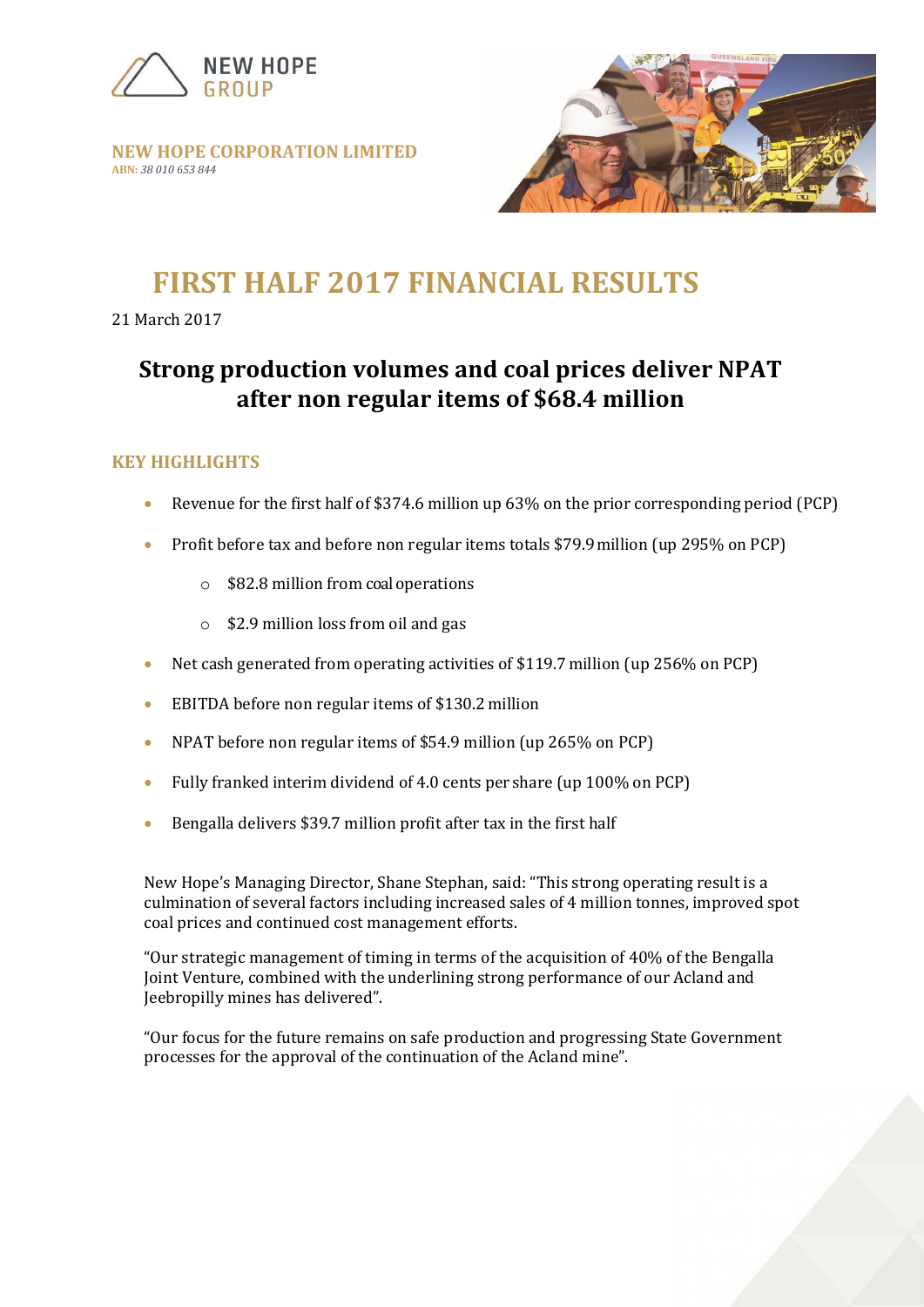

# **FINANCIAL OVERVIEW**

|                                                              | <b>1H FY2017</b>    | <b>1H FY2016</b>    | <b>CHANGE</b>      |
|--------------------------------------------------------------|---------------------|---------------------|--------------------|
| Revenue from continuing<br>operations                        | \$374.6 million     | \$229.4 million     | 63%                |
| Net profit after tax $1$ before non-<br>regular items        | \$54.9 million      | \$15.0 million      | 265%               |
| Net profit after tax after non-<br>regular items             | \$68.4 million      | \$2.7 million       | 2410\%             |
| Earnings per share before non-<br>regular items <sup>1</sup> | 6.6 cents           | 1.8 cents           | 267\%              |
| Earnings per share                                           | 8.2 cents           | $0.3$ cents         | 2633\%             |
| Dividend                                                     | 4.0 cents per share | 2.0 cents per share | 100%               |
| <b>ROM</b> coal production                                   | 7.4 million tonnes  | 5.1 million tonnes  | 2.3 million tonnes |
| Saleable coal production                                     | 4.4 million tonnes  | 2.5 million tonnes  | 1.9 million tonnes |
| Coal sold (includes trade coal)                              | 4.0 million tonnes  | 2.7 million tonnes  | 1.3 million tonnes |

*1. Please refer to the reconciliation of non-IFRS financial information at the end of this document.*

Diversified energy company New Hope Corporation Limited (ASX: NHC) ('New Hope', 'the Company' or 'the Group') announces NPAT and before non regular items of \$54.9 million. This represents an increase of 265% above the \$15.0 million recorded in the six months to January 2016 and comprises;

- \$17.3 million from Queensland coal mining,
- \$39.7 million from New South Wales coal mining and,
- \$2.1 million net loss from oil and gas operations.

The result for the period also included non regular receipts of rail charges of \$13.9 million (after tax) and impairments of \$0.4 million (after tax) against the carrying value of certain assets in the Group's share investments.

This resulted in a net profit after tax and non regular items for the six months ended 31 January 2017 of \$68.4 million compared to a net profit after tax of \$2.7 million in the prior corresponding period.

After non regular items basic earnings per share for the six months ended 31 January 2017 were 8.2 cents compared to 0.3 cents earned in the previous corresponding period.

Directors have declared a fully franked interim dividend of 4.0 cents per share (2016: 2.0 cents per share) to be paid on 2 May 2017 to shareholders registered as at 18 April 2017.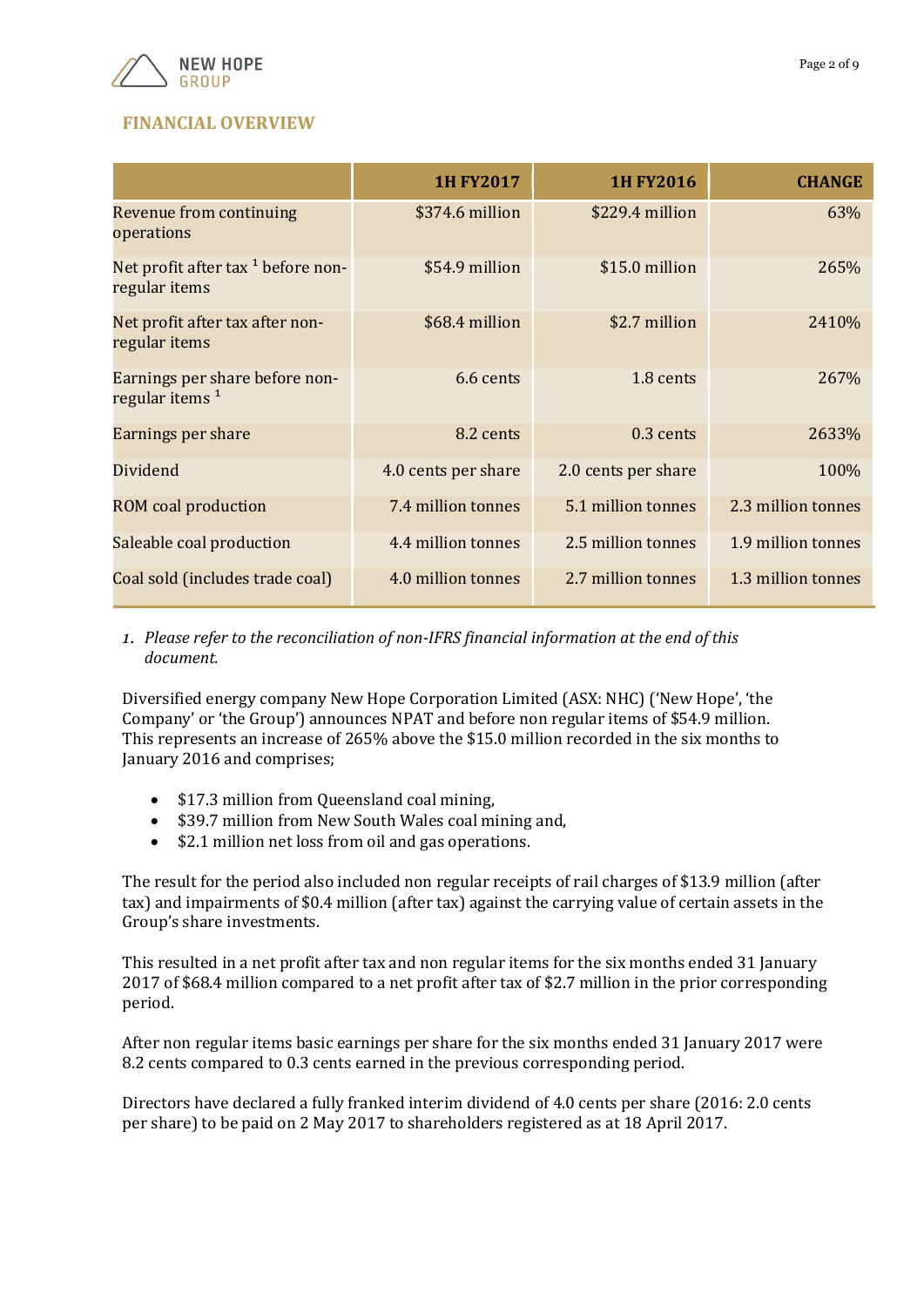



The operating result before non regular items for the first six months of the 2017 financial year was positively impacted by:

- Strong production volumes from operated sites and the Bengalla Joint Venture;
- Significant increases in realised \$A thermal coal prices;
- Reduction in below rail tariff associated with the Queensland Competition Authority decision resulting in a recovery of \$19.9 million; and
- Increased oil production and improved realised pricing on oil sales; offset by:
- Coal sales were negatively impacted by the ship loader outage at Queensland Bulk Handling (QBH) in late 2016.

#### **MINING OPERATIONS**

New Hope's two operated mines in South East Queensland (Jeebropilly and New Acland) produced 2.7 million tonnes of clean coal during the six months ended 31 January 2017.

Bengalla (New Hope's 40% interest) contributed 1.7 million tonnes for the six months, giving total group production of 4.4 million tonnes, an increase of 58% on the prior period.

Total sales for the six months to 31 January 2017 (including NSW operations) were 4.0 million tonnes, a 47% increase on the prior corresponding period.

### **QUEENSLAND BULK HANDLING (QBH)**

During the first six months of the financial year, 3.1 million tonnes of coal was exported through the QBH coal terminal at the Port of Brisbane (2016: 3.5 million tonnes).

Key activities at QBH were:

- Continued focus on health and safety with the site now over 4 years lost time injury (LTI) free;
- Settlement of an ongoing legal dispute with a former customer;
- Storm damage repair works (further detail below).

On 13 November 2016, a severe storm caused significant damage to the ship loading and stockyard infrastructure. With the assistance of New Hope's in-house Major Project's team, QBH was able to replace the damaged section of boom in under four weeks. This action, along with other operational flexibilities introduced, minimised the amount of production losses during this period. It is expected that shipping for the full year will not be materially impacted by this event.

#### **NEW HOPE EXPLORATION AND DEVELOPMENT PROJECTS**

On 20 January 2017, following a recommendation by the Independent Expert Scientific Committee the New Acland Stage 3 Project received Environmental Protection and Biodiversity Conservation Act (EPBC) approval from the Federal Government. This is a significant step forward in the approvals process for Stage 3.

On 12 January 2017, the application for the Mining Leases and Environmental Authority for the New Acland Coal Mine Stage 3 Project was mentioned before the State Land Court to discuss a procedural matter and the Company's application to submit further evidence. As a result, the hearings will be reopened in April 2017.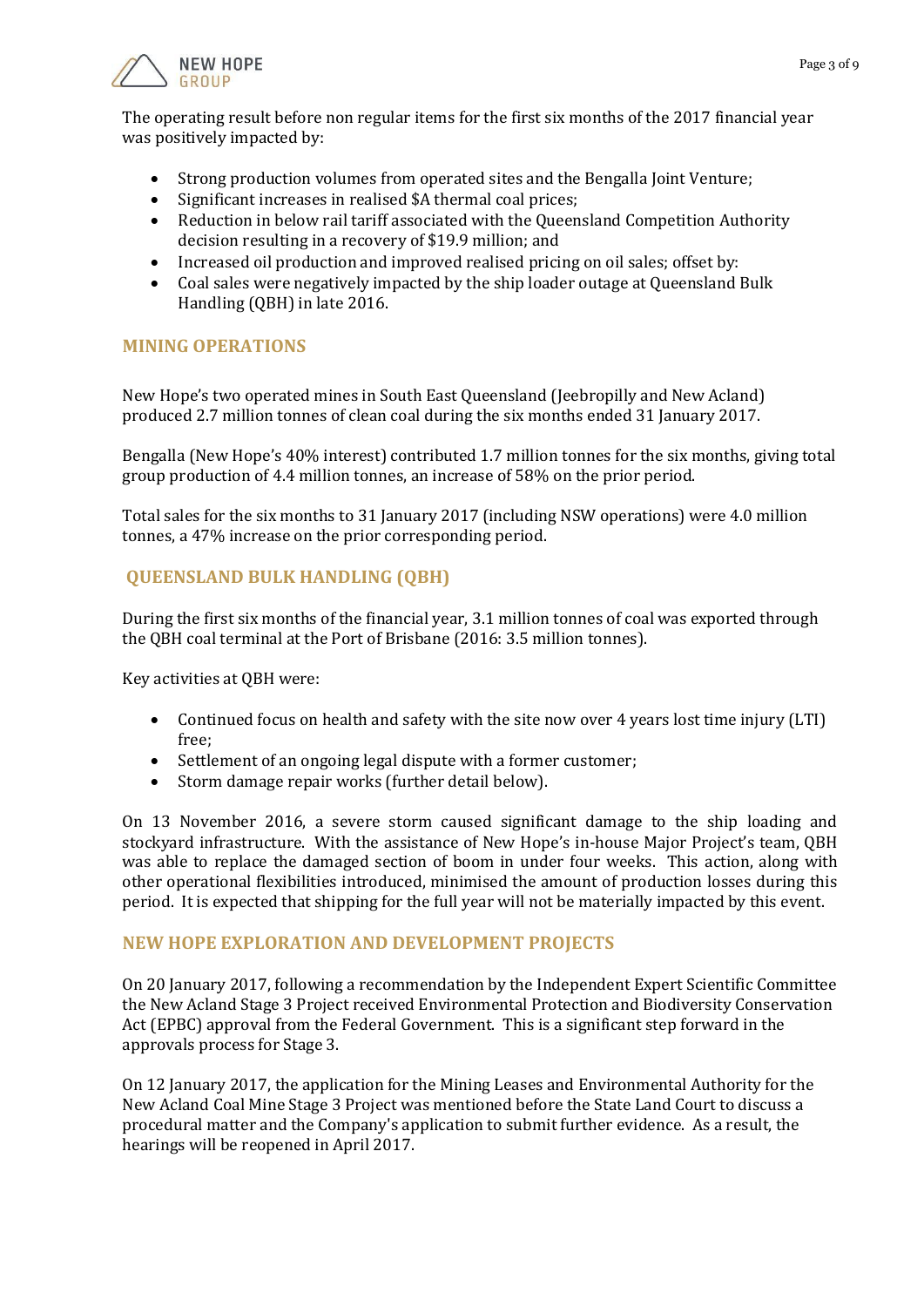

Geological work on the North Surat Project area focused on reviewing the geological models and planning the future exploration programs to complete the Pre-Feasibility Study.

The Elimatta Mining Lease application is nearing completion with the final statutory requirements in progress.

An Environmental Authority for the Colton project was issued on 15 December 2016. Granting of the Mining Lease is pending.

#### **PASTORAL OPERATIONS**

New management commenced at Acland Pastoral Company (APC) this reporting period. Herd numbers for the period were at 2,407 head with the breeding operation now well embedded and the continuation of cattle grazing trials.

The period saw the company reintroduce pivot operations to irrigate crops for forage and silage and the return of areas of rehabilitated land from mining activity into grazing.

#### **OIL AND GAS OPERATIONS**

Oil production totaled 141,355 barrels for the period, a 55% increase on the corresponding half year of 91,150 barrels. This increase was primarily due to the acquisition of the Kenmore, Bodalla and associated fields completed in October 2016, but also improved production performance at other principal assets held by the Company.

An improvement in the oil price over the period resulted in realised prices of A\$65/bbl, an improvement of 27% on the corresponding half year.

Bridgeport responded to low oil prices throughout 2016 by reducing operating costs with significant cost reducing initiatives including the setup of a production hub at the Kenmore field; moving lower level producing fields to not normally manned operations and undertaking repair and intervention workovers to stabilise production.

During the period the following key activities were undertaken:

- Ten workovers across the company operated producing assets which improved production by 130 bopd;
- Five new development wells drilled, cased and suspended as producers in the Cuisinier non-operated asset;
- Financial closing of the acquisition of the Kenmore, Bodalla and associated fields which increased net production by 400 bopd;
- The award of three new exploration tenements in the Cooper Basin, (Queensland) proximal to existing BEL production centres;
- Interpretation and mapping of the 3D data sets in ATP 794 and PEL 630,
- Progress of an enhanced oil recovery scheme for the Moonie field in the Surat Basin.

#### **OUTLOOK**

Demand for quality thermal coal is expected to remain strong for the foreseeable future. This demand is underpinned by a transition to new High Efficiency, Low Emission (HELE) power stations throughout Asia in order to meet their requirements for clean, reliable and low cost energy. Coal from New Hope's operations in South East Queensland and New South Wales is optimally suited to these new generators and is likely to attract ongoing premiums to alternative lower quality coals in the future.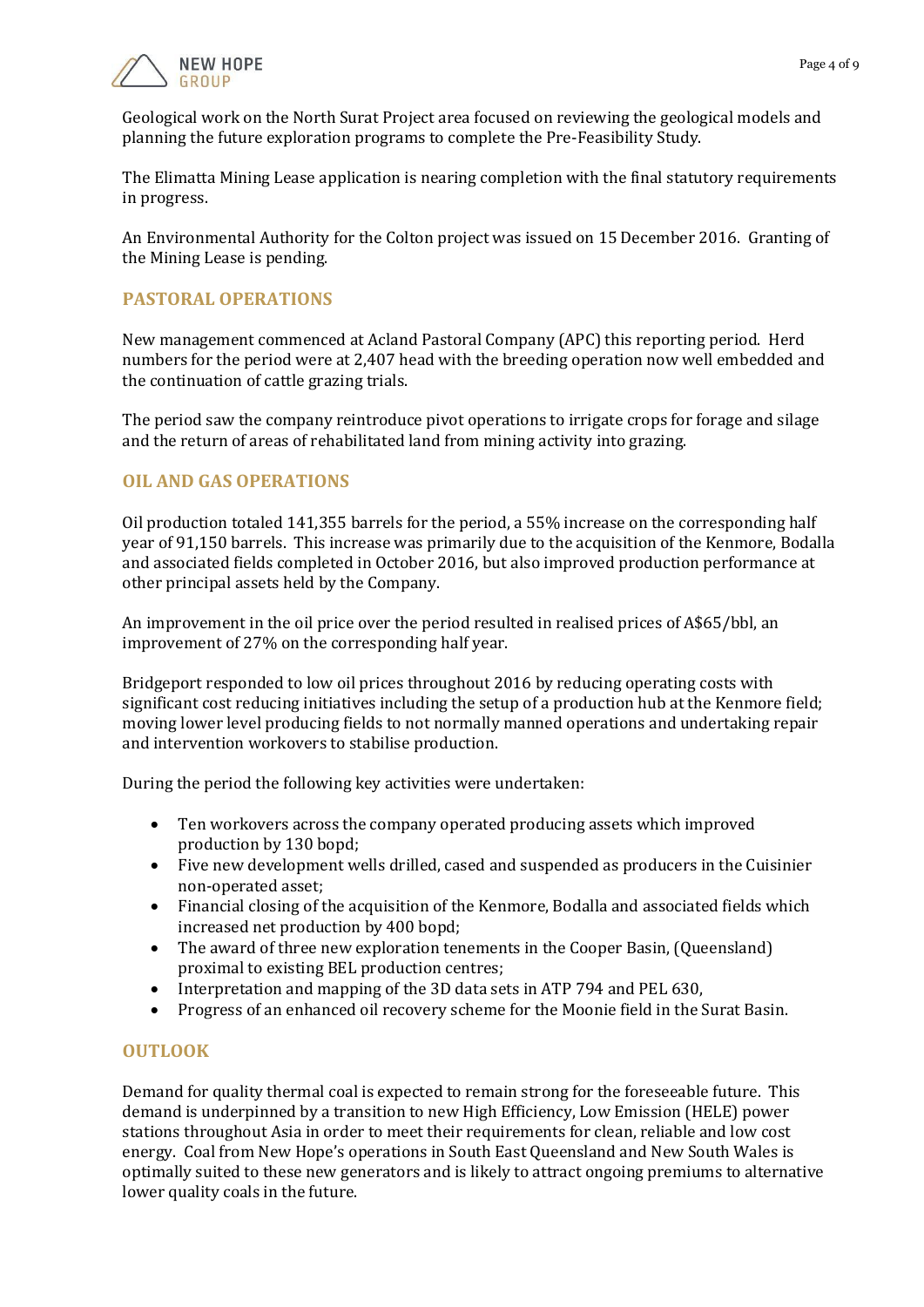

At Bengalla, the focus remains on improving productivity from current resources and securing further cost efficiencies. Management is committed to securing necessary approvals for the New Acland mine to ensure continuity between current operations and the Stage 3 expansion.

Rehabilitation work will continue in the West Moreton area, with a view to optimizing future land development options for the groups substantial land portfolio in one of South East Queensland's most prospective growth corridors.

Development projects in Central Queensland and the North Surat are being progressed through the necessary approvals processes, with a strategy of ensuring that the mines are capable of being developed when justified by increased demand for additional seaborne coal.

Low oil prices in 2016 have provided the opportunity for Bridgeport to materially increase production capacity and reserves through targeted acquisitions. The increased scale and diversity of the Bridgeport business now provides New Hope with an opportunity to consider longer term strategic initiatives in this sector.

Having successfully navigated through the recent downturn, the Company is now well positioned to take advantage of improved prices with a suite of quality producing assets and near term development opportunities.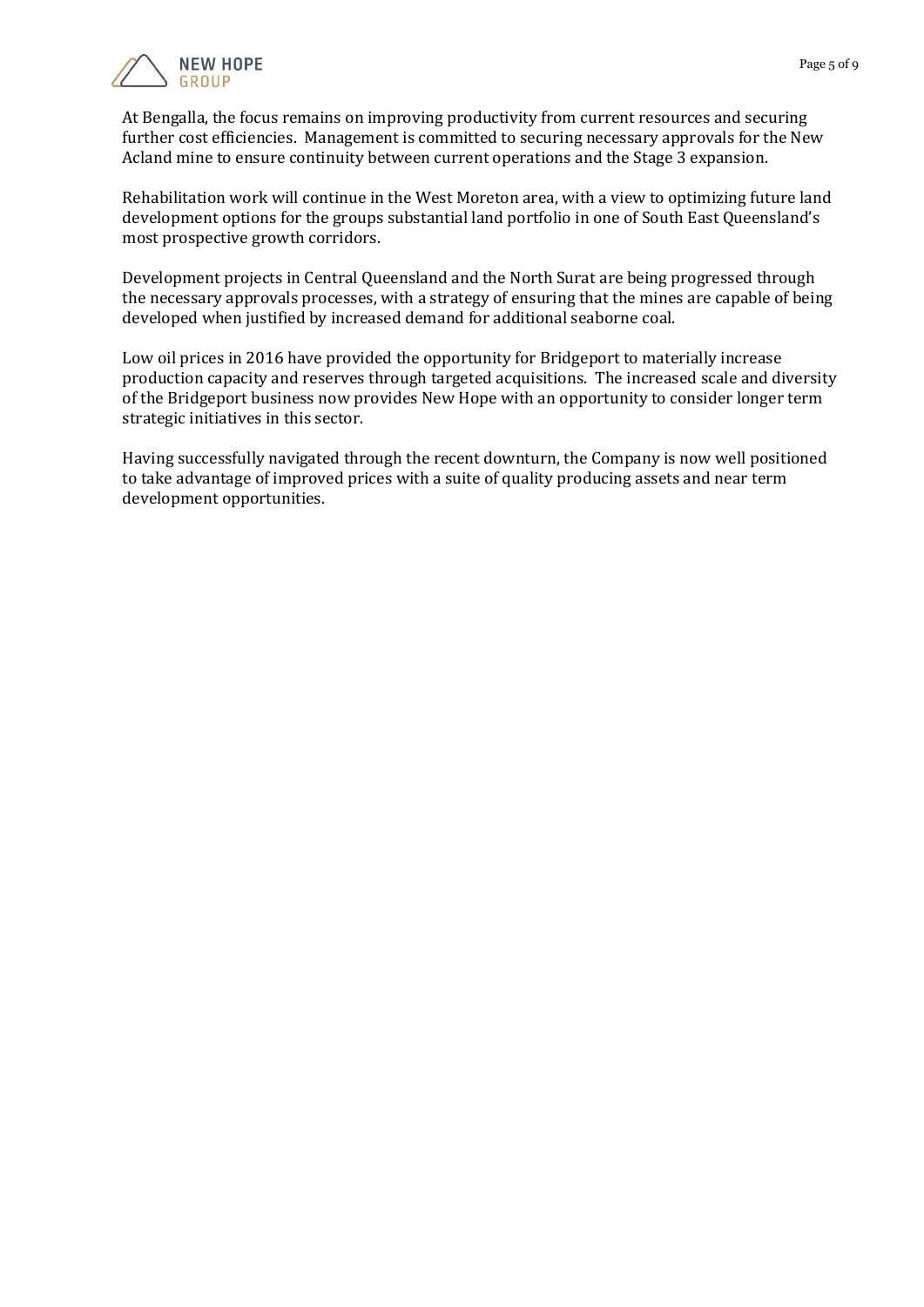

| <b>Reconciliation of Non-IFRS Financial Information</b>                         | <b>Six Months Ended</b><br>31 January<br>(A \$M) |       |
|---------------------------------------------------------------------------------|--------------------------------------------------|-------|
|                                                                                 | 2017                                             | 2016  |
| Net profit/(loss) after tax                                                     | 68.4                                             | 2.7   |
| Income Tax expense/(benefit)                                                    | 31.0                                             | (0.8) |
| Petroleum Resource Rent Tax expense/(benefit)                                   |                                                  | 4.8   |
| Profit before income tax                                                        | 99.4                                             | 6.7   |
| Non-regular items before tax                                                    | (19.5)                                           | 13.5  |
| Profit before income tax and non-regular items                                  | 79.9                                             | 20.2  |
| <b>Interest Expense</b>                                                         | 0.6                                              |       |
| Earnings before interest tax and non-regular items                              | 80.5                                             | 20.2  |
| <b>Depreciation and Amortisation</b>                                            | 49.7                                             | 29.0  |
| Earnings before interest tax depreciation amortisation and<br>non-regular items | 130.2                                            | 49.2  |

*Earnings before interest tax and non regular items (EBIT) and earnings before interest depreciation amortisation and non regular items (EBITDA) figures referenced in this presentation are unaudited and unreviewed. The figures have been extracted from the reviewed financial statements and reconcile to the results presented in the Appendix 4D and Interim Report in the Consolidated Statement of Comprehensive Income.*

*The presentation of the EBIT and EBITDA is to provide a measure of New Hope's performance prior to the impact of financing and non-cash depreciation and amortisation.*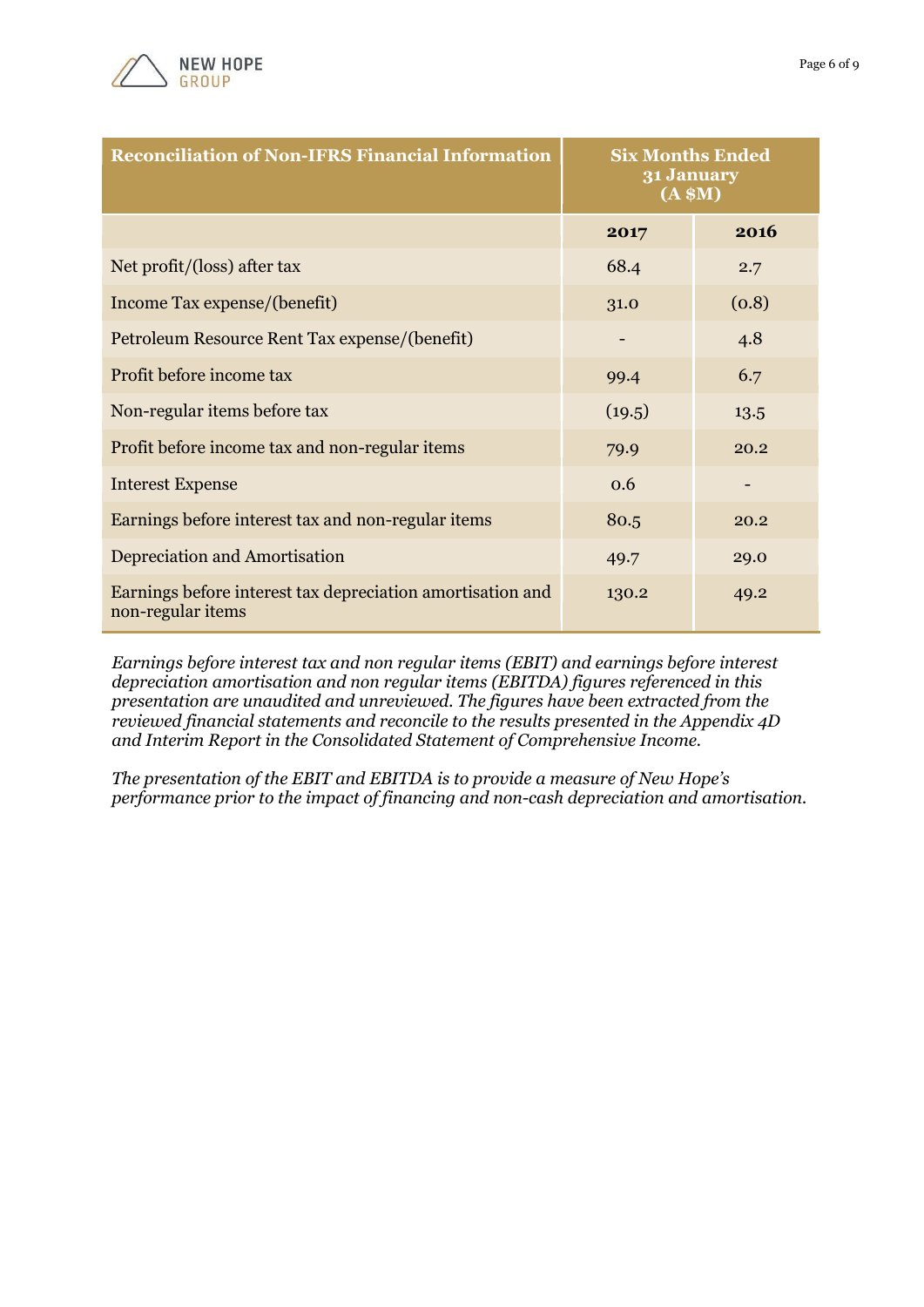

# **RECONCILIATION OF NET PROFIT AFTER TAX BEFORE AND AFTER NON REGULAR ITEMS**

| <b>Six Months Ended 31</b><br><b>January</b><br>(A\$m)                          | Coal<br>Mining-<br><b>QLD</b> | Coal<br>Mining -<br><b>NSW</b> | Oil and<br><b>Gas</b> | <b>Total</b> |
|---------------------------------------------------------------------------------|-------------------------------|--------------------------------|-----------------------|--------------|
| 2017                                                                            |                               |                                |                       |              |
| Net profit/(loss) after tax                                                     | 30.8                          | 39.7                           | (2.1)                 | 68.4         |
| Non-regular items after tax                                                     |                               |                                |                       |              |
| Recovery of prior period below<br>rail access charge                            | (13.9)                        |                                |                       | (13.9)       |
| Impairment of available for<br>sale financial assets                            | 0.4                           |                                |                       | 0.4          |
| Total non-regular items after tax                                               | (13.5)                        |                                |                       | (13.5)       |
| Net profit/(loss) after tax<br>before non-regular items                         | 17.3                          | 39.7                           | (2.1)                 | 54.9         |
| 2016                                                                            |                               |                                |                       |              |
| Net profit/(loss) after tax                                                     | 18.7                          |                                | (16.0)                | 2.7          |
| Non-regular items after tax                                                     |                               |                                |                       |              |
| Impairment of oil producing<br>and exploration assets                           |                               |                                | 10.5                  | 10.5         |
| <b>Petroleum Resource Rent Tax</b><br>(de-recognition due to<br>recoverability) |                               |                                | 3.4                   | 3.4          |
| Land access compensation                                                        | (5.0)                         |                                |                       | (5.0)        |
| Impairment of available for<br>sale financial assets                            | 3.4                           |                                |                       | 3.4          |
| Total non-regular items after tax                                               | (1.6)                         |                                | 13.9                  | 12.3         |
| Net profit/(loss) after tax<br>before non-regular items                         | 17.1                          |                                | (2.1)                 | 15.0         |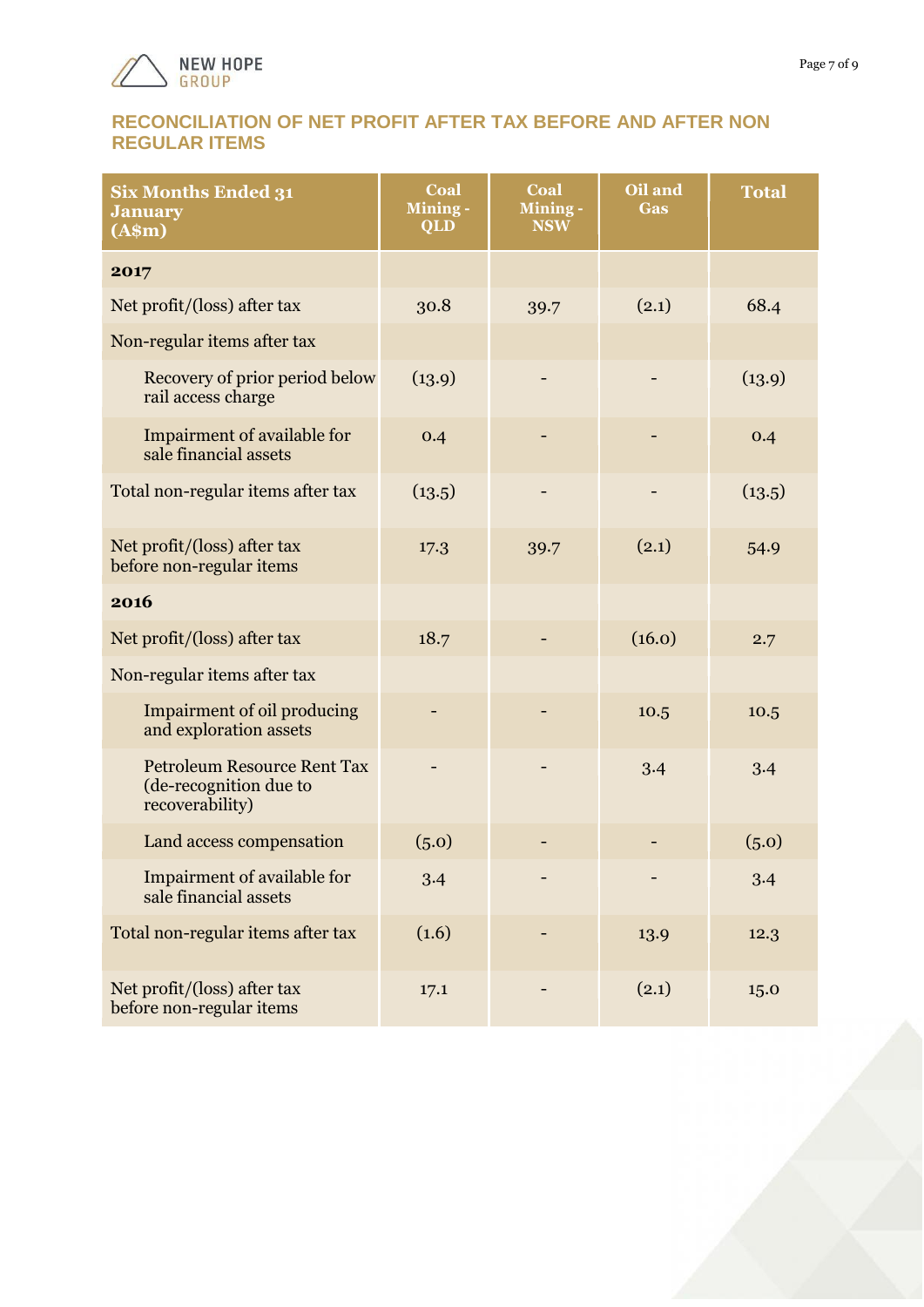

| <b>Reconciliation of Non-IFRS Financial Information</b>        | <b>Six Months Ended 31</b><br><b>January</b><br>(cps) |       |
|----------------------------------------------------------------|-------------------------------------------------------|-------|
|                                                                | 2017                                                  | 2016  |
| Basic earnings per share (cents) (before non regular<br>items) | 6.6                                                   | 1.8   |
| Recovery of prior period below rail access charges             | 1.7                                                   |       |
| Impairment of available for sale investments                   | (0.1)                                                 | (0.4) |
| Land access compensation                                       |                                                       | 0.6   |
| Petroleum resource rent tax (derecognition due to recovery)    |                                                       | (0.4) |
| Impairment of available for sale investments                   |                                                       | (1.3) |
| Basic earnings per share (cents) (after non regular<br>items)  | 8.2                                                   | 0.3   |

*Basic earnings per share before non regular items referenced in this presentation are unaudited and unreviewed. The figures have been extracted from the reviewed financial statements and reconcile to the results presented in the Appendix 4D and Interim Report in the Consolidated Statement of Comprehensive Income.*

**--- ENDS ---**